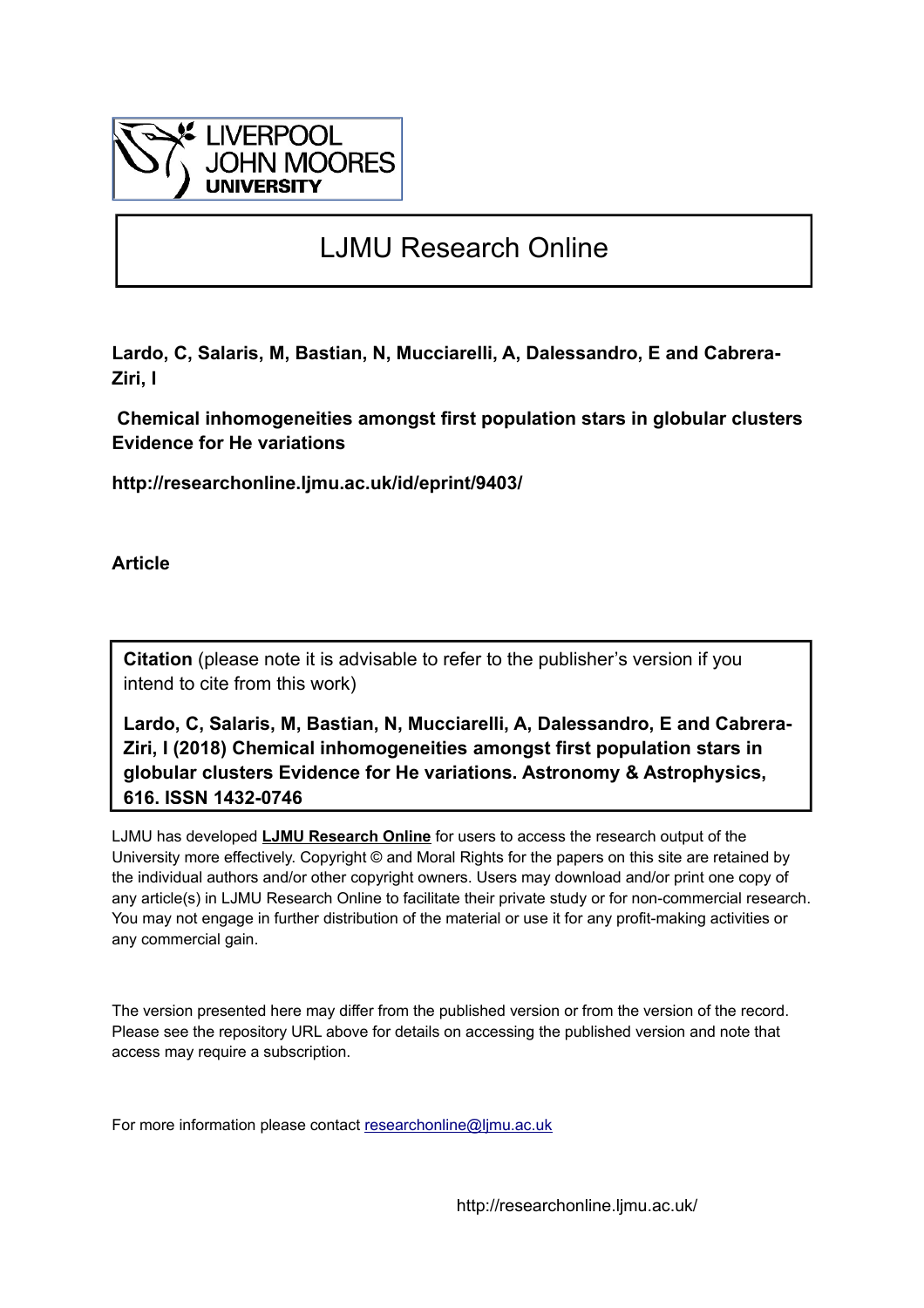# **Chemical inhomogeneities amongst first population stars in globular clusters**

# **Evidence for He variations**

C. Lardo<sup>[1](#page-1-0)</sup>, M. Salaris<sup>[2](#page-1-1)</sup>, N. Bastian<sup>2</sup>, A. Mucciarelli<sup>[3](#page-1-2)</sup>, E. Dalessandro<sup>[4](#page-1-3)</sup>, and I. Cabrera-Ziri<sup>[5,](#page-1-4)\*</sup>

<span id="page-1-0"></span><sup>1</sup> Laboratoire d'Astrophysique, École Polytechnique Fédérale de Lausanne, Observatoire de Sauverny, 1290 Versoix, Switzerland

e-mail: carmela.lardo@epfl.ch

<span id="page-1-1"></span><sup>2</sup> Astrophysics Research Institute, Liverpool John Moores University, 146 Brownlow Hill, Liverpool L3 5RF, UK

<span id="page-1-2"></span><sup>3</sup> Dipartimento di Fisica e Astronomia, Università degli Studi di Bologna, via Piero Gobetti 93/2, 40129 Bologna, Italy

<span id="page-1-3"></span>4 INAF – Osservatorio di Astrofisica e Scienza dello Spazio di Bologna, via Gobetti 93/3, 40129 Bologna, Italy

<span id="page-1-4"></span><sup>5</sup> Harvard-Smithsonian Center for Astrophysics, 60 Garden Street, Cambridge, MA 02138, USA

Received 10 March 2018 / Accepted 24 May 2018

#### **ABSTRACT**

Spreads in light element abundances among stars (also known as multiple populations) are observed in nearly all globular clusters. One way to map such chemical variations using high-precision photometry is to employ a suitable combination of stellar magnitudes in the F275W, F336W, F438W, and F814W filters (called the "chromosome map"), to maximise the separation between the different multiple populations. For each individual cluster its chromosome map separates the first population (with metal abundance patterns typical of field halo stars) from the second population (which displays distinctive abundance variations among a specific group of light elements). Surprisingly, the distribution of first population stars in chromosome maps of several but not all clusters has been found to be more extended than expected from purely observational errors, suggesting a chemically inhomogeneous origin. We consider here three clusters with similar metallicity ([Fe/H] ∼ −1.3) and different chromosome maps, namely NGC 288, M 3, and NGC 2808, and argue that the first population extended distribution (as observed in two of these clusters) is due to spreads of the initial helium abundance and possibly a small range of nitrogen abundances as well. The presence of a range of initial He and N abundances amongst stars traditionally thought to have homogeneous composition, and that these spreads appear only in some clusters, challenges the scenarios put forward so far to explain the multiple population phenomenon.

**Key words.** stars: abundances – stars: atmospheres – Hertzsprung–Russell and C-M diagrams – globular clusters: general – galaxies: groups: individual: NGC 288, M 3, NGC 2808

# **1. Introduction**

Globular clusters (GCs) host multiple populations (MPs) of stars, characterised by anti-correlations among C, N, O, Na, and He star-to-star differences (e.g. [Bastian & Lardo](#page-7-0) [2018\)](#page-7-0). Most scenarios for MPs invoke subsequent episodes of star formation (e.g. [D'Ercole et al.](#page-7-1) [2008;](#page-7-1) [Decressin et al.](#page-7-2) [2008\)](#page-7-2) where stars with CNONa (and He) abundances similar to those observed in the field are the first stars to form, while stars enriched in N and Na (and He) and depleted in C and O were formed several  $10^6$ up to ∼10<sup>8</sup> yr later, from freshly synthesised material ejected by some class of massive stars from the first epoch of star formation. In the following, we denote as first population (P1), stars with field-like light element pattern. We refer to stars with enhanced N and Na as second population (P2). However, all the existing models have difficulties in quantitatively reproducing observations, and no consensus has been reached on the mechanism responsible for MP origin (e.g. [Larsen et al.](#page-7-3) [2014;](#page-7-3) [Kruijssen](#page-7-4) [2015;](#page-7-4) [Bastian et al.](#page-7-5) [2015;](#page-7-5) [Bastian & Lardo](#page-7-6) [2015,](#page-7-6) [2018;](#page-7-0) [Renzini et al.](#page-7-7) [2015\)](#page-7-7).

Key constraints on MPs can be derived from photometry of individual GC stars when suitable filters are used. Recently, the

*Hubble* Space Telescope (HST) UV legacy survey of Galactic GCs (e.g. [Piotto et al.](#page-7-8) [2015;](#page-7-8) [Soto et al.](#page-7-9) [2017\)](#page-7-9) has provided accurate photometry for 57 Galactic GCs in the Wide Field Camera 3 (WFC3) filters F275W, F336W, and F438W on board HST, perfectly suited to undertake photometric studies of MPs. Filters covering wavelengths shorter than  $\leq$ 4500 Å are particularly sensitive to star-to-star differences in C, N, and O content. When complemented with the existing optical photometry from the Wide Field Channel of the HST Advanced Camera for Survey (WFC/ACS; [Sarajedini et al.](#page-7-10) [2007\)](#page-7-10) in the F606W and F814W filters, these UV observations have been widely used to identify MPs in individual GCs and to characterise their properties (number ratio between P1 and P2 stars, radial distributions, degree of N enrichment, and trends of such properties with cluster parameters; e.g. [Piotto et al.](#page-7-8) [2015;](#page-7-8) [Milone et al.](#page-7-11) [2017\)](#page-7-11).

More specifically, [Milone et al.](#page-7-12) [\(2015,](#page-7-12) [2017\)](#page-7-11) introduced the pseudo two-colour diagram ∆(F275W−F814W) versus ∆C(F275W, F336W, F438W)—also called the chromosome map—where different GC subpopulations can be easily identified, especially when considering red giant branch (RGB) stars. RGB P1 stars which do not show Na-O abundance variations are expected to be generally distributed around the origin of the chromosome map and cover a narrow range of ∆C(F275W,

<sup>\*</sup> Hubble Fellow.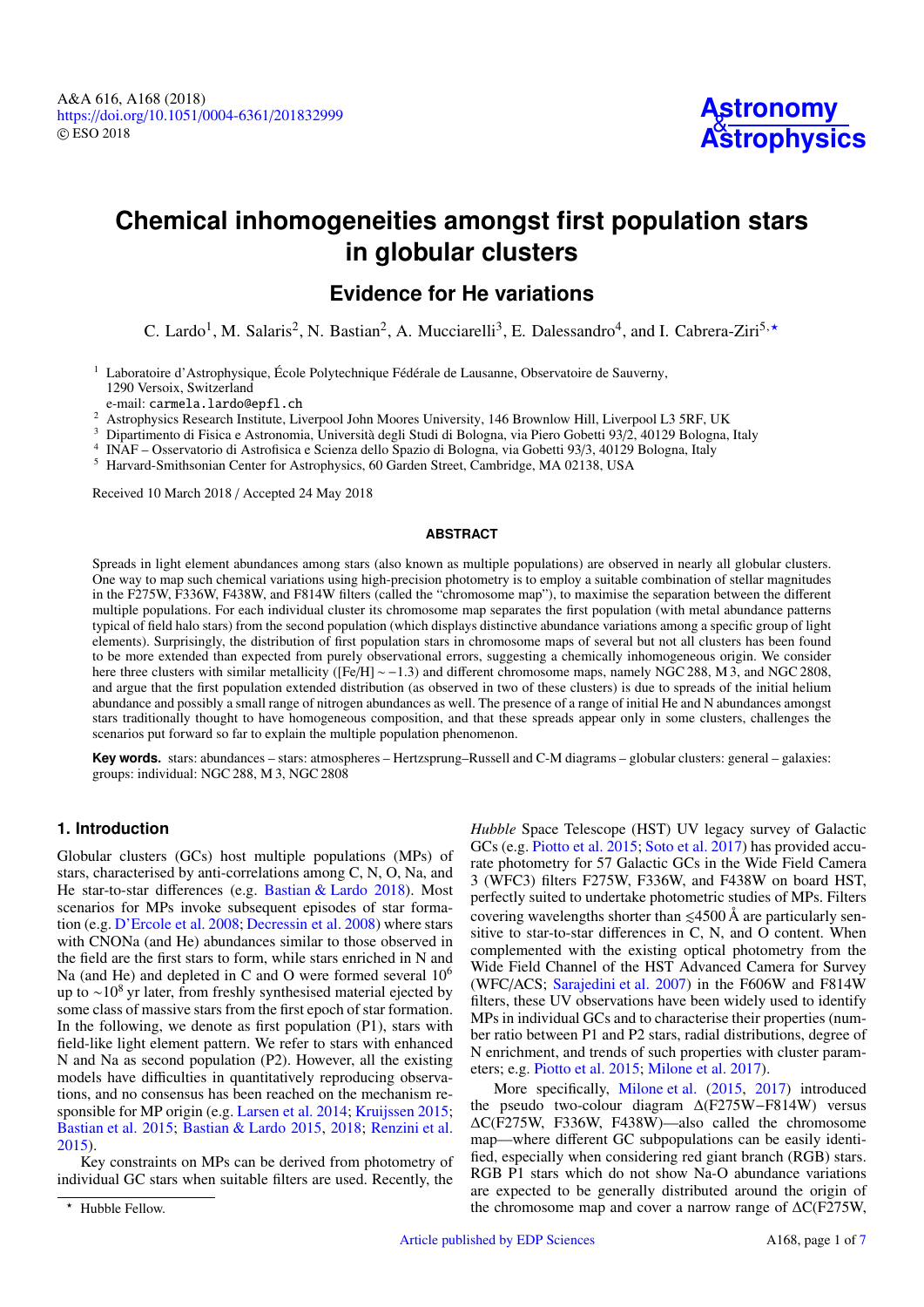F336W, F438W) values, while P2 stars (e.g. Na-rich and Opoor stars) span a wide range of both ∆C(F275W, F336W, F438W) and ∆(F275W−F814W) values [\(Milone et al.](#page-7-12) [2015,](#page-7-12) [2017;](#page-7-11) [Carretta et al.](#page-7-14) [2018\)](#page-7-14).

However, as reported by [Milone et al.](#page-7-11) [\(2017\)](#page-7-11), in the majority of the clusters the ∆(F275W−F814W) values, and those for ∆C(F275W, F336W, F438W) to a lesser extent, for P1 stars display a range much wider than expected from the photometric errors, implying a chemical inhomogeneity. This is a puzzling result given that according to self-enrichment models of MP formation these stars should all have essentially the same chemical composition within individual clusters (e.g. [Gratton et al.](#page-7-15) [2012;](#page-7-15) [Renzini et al.](#page-7-7) [2015\)](#page-7-7), hence also the ∆(F275W−F814W) distribution of P1 stars should be narrow. The analysis by [Milone et al.](#page-7-11) [\(2017\)](#page-7-11) points out this puzzling result, but does not investigate the origin of the extended P1 distributions.

In this paper, we use synthetic spectra to investigate the origin of the extended distribution of P1 stars in the chromosome maps, by studying three clusters with similar iron content ( $[Fe/H] \sim -1.3$ ; to minimise metallicity effects on the colours of stars) and different chromosome maps, namely NGC 288, M 3 (NGC 5272), and NGC 2808. M 3 and NGC 2808 were selected because they display a well-populated P1 in their chromosome maps, which spans wide ranges in ∆(F275W−F814W), as wide as those covered by P2 stars. NGC 288 is included as a counterexample given that P1 stars in this cluster have nearly homogeneous ∆C(F275W, F336W, F438W) and ∆(F275W−F814W) values.

The paper is structured as follows. We describe the data in Sect. [2,](#page-2-0) and discuss the observed P1 chromosome maps in terms of abundance variations in Sect. [3.](#page-2-1) Conclusions follow in Sect. [4.](#page-6-0)

#### <span id="page-2-0"></span>**2. Observational data set and cluster sample**

Catalogues for NGC 288, M 3, and NGC 2808 are from the first public data release of the HST UV legacy survey of Galactic Globular Clusters and they are described in [Soto et al.](#page-7-9) [\(2017\)](#page-7-9). The data used in this work is different from that in [Milone et al.](#page-7-11) [\(2017\)](#page-7-11) although this does not affect the main result of our investigation. The available catalogues are based on a one-pass reduction with static library point spread functions and contain only those stars that were already found in [Sarajedini et al.](#page-7-10) [\(2007\)](#page-7-10). The colour-magnitude diagrams (CMDs) shown in [Piotto et al.](#page-7-8) [\(2015\)](#page-7-8) and [Milone et al.](#page-7-11) [\(2017\)](#page-7-11) are based on a different treatment of each cluster (including custom point spread function modelling for each exposure, UV-based star lists, etc.; see [Soto et al.](#page-7-9) [2017\)](#page-7-9). A collection of chromosome maps for the entire sample of the UV survey from [Piotto et al.](#page-7-8) [\(2015\)](#page-7-8) data can be found in [Milone et al.](#page-7-11) [\(2017\)](#page-7-11).

Given that we are interested in high-precision photometry of cluster members, we retain for our analysis only stars with a displacement in pixels less than  $\leq 0.1$  in both the *x*- and *y*-axis. We also limited our study to stars with small photometric uncertainties (<0.03, 0.03, 0.02 in F275W, F336W, and F438W, respectively). RGB stars are selected as those stars lying onto the narrow RGB main locus in the F814W–(F606W−F814W) CMD, where the RGB sequence broadening due to light element inhomogeneities is minimised (e.g. [Sbordone et al.](#page-7-16) [2011\)](#page-7-16). Selected RGB stars are then plotted in the F814W–C(F275W, F336W, F438W) ≡ (F275W−F336W)−(F336W−F438) and F814W–(F275W−F814W) diagrams, to measure for each star its distance in C(F275W, F336W, F438W) and (F275W−F814W) with respect to reference ridge lines located at the blue and the red side of the RGB [\(Milone et al.](#page-7-11) [2017\)](#page-7-11). Values for each star are then normalised, respectively, to the C(F275W, F336W, F438W) and (F275W−F814W) differences between the red and blue fiducials, taken 2.0 magnitudes above the main sequence turnoff in the F814W filter (these differences are denoted as  $W_{C(F275W,F336W,F438W)}$  and  $W_{m_{F275W}-m_{F814W}}$  in [Milone et al.](#page-7-11) [2017\)](#page-7-11).

We denote these indices for each RGB star as ∆C(F275W, F336W, F438W) and ∆(F275W−F814W), respectively, following [Milone et al.](#page-7-11) [\(2017\)](#page-7-11). The normalisation described above implies that the range of ∆(F275W−F814W) and ∆C(F275W, F336W, F438W) covered by stars in each cluster will be equal to the values of  $W_{C(F275W,F336W,F438W)}$  and  $W_{m_{F275W}-m_{F814W}}$  specific to each individual cluster. These two quantities vary from clusterto-cluster [\(Milone et al.](#page-7-11) [2017\)](#page-7-11) and depend on the specific chemical make-up of the underlying stellar populations.

Finally, ∆C(F275W, F336W, F438W) and ∆(F275W– F814W) are plotted against each other to derive the chromosome maps in Fig. [1.](#page-3-0) The same figure displays also the line used to separate between P1 and P2, as defined by [Milone et al.](#page-7-11) [\(2017\)](#page-7-11). P2 stars are those located above the dotted line of Fig. [1,](#page-3-0) while P1 stars are located below. This separation is based on the fact that spectroscopic analyses of a subsample of stars in NGC 6121 (M 4) included in the chromosome maps of [Milone et al.](#page-7-11) [\(2017\)](#page-7-11) show Na-O ratios typical of field halo stars, for objects lying in the P1 region of the maps. These photometric maps are very similar to the corresponding ones published by [Milone et al.](#page-7-11) [\(2017\)](#page-7-11) for the same clusters, and the values of  $W_{C(F275W,F336W,F438W)}$  and  $W_{m_{F275W}-m_{F814W}}$  we obtain are consistent with the corresponding values in Table 2 of [Milone et al.](#page-7-11) [\(2017\)](#page-7-11).

#### <span id="page-2-1"></span>**3. The chromosome maps**

Figure [1](#page-3-0) shows chromosome maps for NGC 288, M 3, and NGC 2808. Stars in each cluster display their own distinctive pattern. We resorted to a clustering analysis to identify the subpopulations shown in the figure, employing a *k*-means algorithm (see e.g. [Hartigan & Wong](#page-7-17) [1979\)](#page-7-17). Most notably, the ∆(F275W−F814W) and ∆C(F275W, F336W, F438W) ranges spanned by both P1 and P2 stars in M 3 and NGC 2808 are significantly larger than expected from photometric errors alone (see Fig. [1\)](#page-3-0). As noted by [Milone et al.](#page-7-12) [\(2015,](#page-7-12) [2017\)](#page-7-11), this means that both P1 and P2 groups host stars with inhomogeneous chemical compositions. While it is well established that P2 stars include different subpopulation with varying degrees of chemical enrichment (e.g. [Carretta et al.](#page-7-18) [2009a](#page-7-18)[,b;](#page-7-19) [Milone et al.](#page-7-12) [2015,](#page-7-12) and references therein), P1 stars are not expect to display any intrinsic chemical variations within the standard scenarios proposed to explain the multiple population phenomenon. Still, the distribution of P1 stars along the ∆(F275W−F814W) and ∆C(F275W, F336W, F438W) axes is broader than expected from observational errors, for both M 3 and NGC 2808 (and for a large fraction of the 57 clusters presented in [Milone et al.](#page-7-11) [2017,](#page-7-11) as also noted by these authors). Conversely, in the case of NGC 288, only two main populations with homogeneous internal composition can be identified. In particular, P1 stars appear to be strikingly homogeneous compared to the other two clusters.

### <span id="page-2-2"></span>3.1. Reading chromosome maps in terms of abundance variations

As shown by [Piotto et al.](#page-7-8) [\(2015\)](#page-7-8) and [Lagioia et al.](#page-7-20) [\(2018\)](#page-7-20), among others, the (F275W−F814W) colour of RGB stars is affected by variations in the oxygen abundance due to the presence in the spectrum of an OH molecular band within the F275W filter bandpass. At low [Fe/H] the effect of a substantial decrease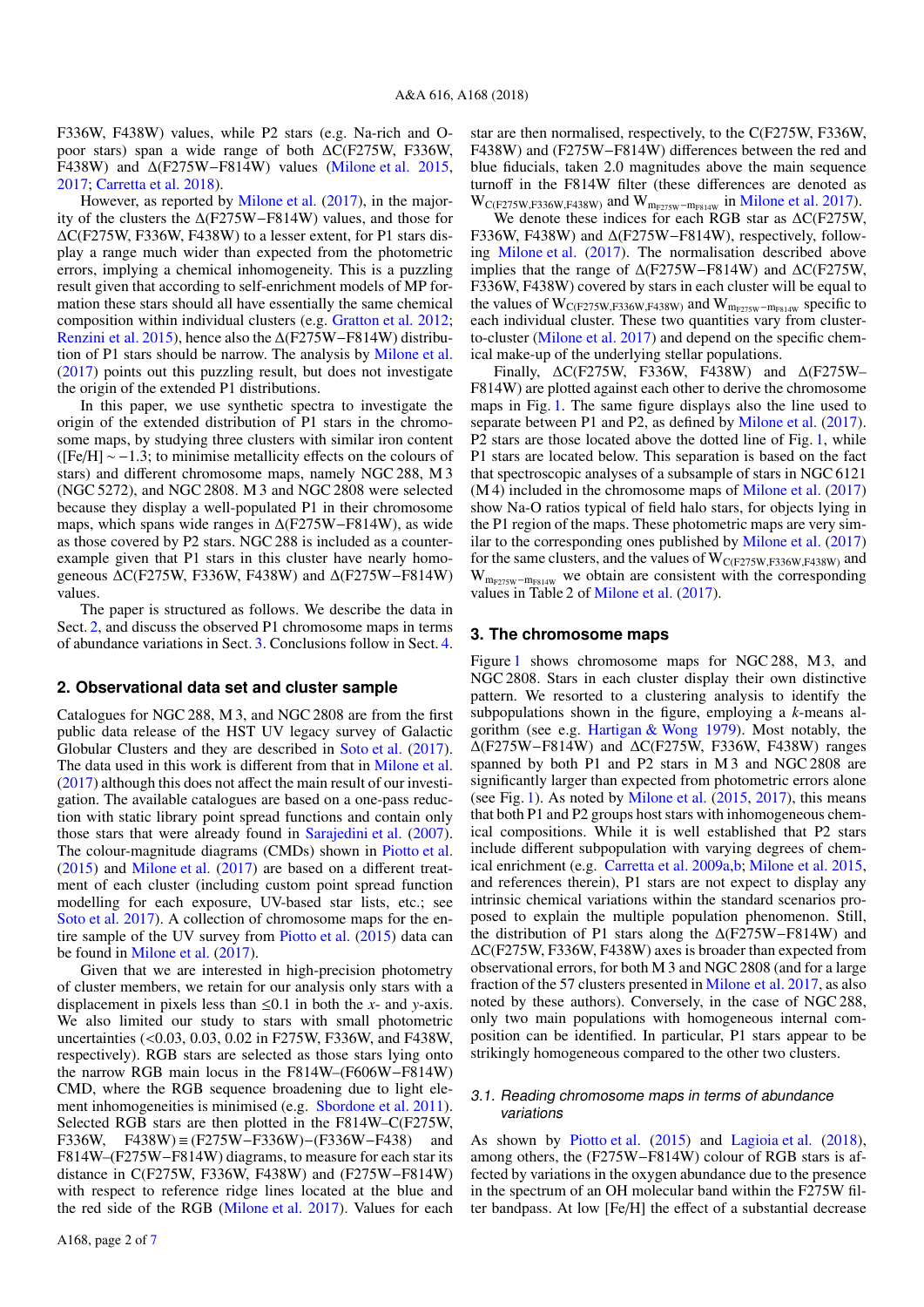

<span id="page-3-0"></span>[Fig. 1.](https://dexter.edpsciences.org/applet.php?DOI=10.1051/0004-6361/201832999&pdf_id=1) Chromosome maps for RGB stars in the studied clusters. Dotted lines separate between P1 and P2 according to the definition given in [Milone et al.](#page-7-11) [\(2017\)](#page-7-11). The mean photometric errors are shown in the bottom left corner of each panel. Different subpopulations identified employing a *k*-means algorithm are shown with different colours and symbols, as labelled. Large empty black symbols denote the mean ∆  $(F275W-F814W)$  and  $\Delta C(F275W, F336W, F438W)$  values of each subpopulation. 3D chromosome maps can be visualised at these links [NGC 288,](https://carlardo.github.io/personal_site/animations/n288.html) [M 3,](https://carlardo.github.io/personal_site/animations/m3.html) [NGC 2808.](https://carlardo.github.io/personal_site/animations/n2808.html)

in the oxygen abundance by 0.3 dex on the (F275W−F814W) colour is very small if not negligible, increasing only for [Fe/H] around and above ∼−1.0 dex. This means that a variation in the initial oxygen cannot explain the extended P1 in the chromosome maps of clusters like M3 discussed in this paper. In addition, as previously mentioned, the location of P1 stars in the chromosome maps is defined in terms of their stellar Na and O abundances. [Milone et al.](#page-7-11) [\(2017\)](#page-7-11) shows that stars with spectroscopically measured Na-O ratios typical of field halo stars, hence homogeneous in Na and O, can be seen to occupy the full

∆(F275W−F814W) range of the extended P1 in the cluster M 4 ([Fe/H] ∼ −1.0; see also [Milone et al.](#page-7-12) [2015;](#page-7-12) [Carretta et al.](#page-7-14) [2018\)](#page-7-14). The availability of recent Na and O abundance determinations for RGB stars in NGC 2808 by [Carretta et al.](#page-7-14) [\(2018\)](#page-7-14) demonstrates that the P1 stars, as defined from the chromosome maps following [Milone et al.](#page-7-11) [\(2017\)](#page-7-11), all have homogeneous low Na and high O, typical of the field halo population<sup>[1](#page-3-1)</sup>.

To understand the origin of the extended P1 we have proceeded as follows. It has been well known since [Salaris et al.](#page-7-21) [\(2006\)](#page-7-21), [Sbordone et al.](#page-7-16) [\(2011\)](#page-7-16), and [Cassisi et al.](#page-7-22) [\(2013\)](#page-7-22) that theoretical RGBs of P2 stars overlap with P1 RGBs in the log(*L*/*<sup>L</sup>*)−log(*T*eff) diagram, unless the initial He abundance is different. The analysis by [VandenBerg et al.](#page-7-23) [\(2012\)](#page-7-23) shows however that variations in Mg and Si at constant Fe are able to change the  $T_{\text{eff}}$  of metal poor RGB models; the clusters analysed here and the vast majority of Galactic GCs, bar a few exceptions, with or without an extended P1 do not show internal inhomogeneities in Fe abundances. Potentially, a range of Si and/or Mg amongst P1 stars may produce a spread in the chromosome maps of a given cluster; however, this cannot be the case for the clusters with an extended P1 studied here. We analyse here M 4 (chromosome map shown by [Milone et al.](#page-7-11) [2017\)](#page-7-11) and NGC 2808. The spectroscopic analysis by [Carretta et al.](#page-7-18) [\(2009a\)](#page-7-18) shows that P1 stars (defined as stars with low Na and high O, consistent with their identification in the chromosome maps) in NGC 2808 have homogenous Mg (with typical field-like abundances) and also homogeneous Si. Also in M 4 there is no spread of Mg and Si in P1 stars. This means that at fixed Y we can model the effects of C, N, O, Na variations by just calculating synthetic spectra with the appropriate composition, keeping the stellar parameters unchanged. We also know that Na variations do not affect the bolometric magnitudes in the filters used for the chromosome maps (see e.g. [Sbordone et al.](#page-7-16) [2011;](#page-7-16) [Piotto et al.](#page-7-8) [2015\)](#page-7-8).

We took as reference parameters for our synthetic spectra calculations  $T_{\text{eff}} = 5260 \text{ K}$  and surface gravity  $\log(g) = 3.3$ (cgs units) corresponding to a RGB star along a representative  $[Fe/H] = -1.3$ , 12 Gyr  $\alpha$ -enhanced, initial Y = 0.246 BaSTI isochrone [\(Pietrinferni et al.](#page-7-24) [2006,](#page-7-24) [2009\)](#page-7-25), taken about 2.0 magnitudes above the main sequence turnoff in the F814W filter. This is the RGB level to which the chromosome map indices are normalised. In the spectrum calculations we first considered a representative P1 composition with  $[C/Fe] = -0.3$ ,  $[N/Fe] = +0.2$ ,  $[O/Fe] = +0.3$  [\(Cohen et al.](#page-7-26) [2002;](#page-7-26) [Carretta et al.](#page-7-18) [2009a\)](#page-7-18); all other heavy elements scaled as in the  $\alpha$ -enhanced metal mixture of the BaSTI models (see e.g. [Sbordone et al.](#page-7-16) [2011\)](#page-7-16), and  $Y = 0.246$ . We then considered a P2 composition with  $[C/Fe] = -0.4$ ,  $[N/Fe] = +0.5$ ,  $[O/Fe] = +0.2$  (denoted P2-moderate) keeping all other abundances unchanged, and a more extreme P2 composition with  $[C/Fe] = -1.0$ ,  $[N/Fe] = +1.3$ ,  $[O/Fe] = -0.3$  (denoted P2-extreme). These patterns are not necessarily characteristic of the three clusters studied here since no C, N, and O measurements (in the same star) are available in the literature, but they reflect the standard trends observed in Galactic GCs at this intermediate metallicity [\(Cohen et al.](#page-7-26) [2002;](#page-7-26) [Carretta et al.](#page-7-18) [2009a\)](#page-7-18).

<span id="page-3-1"></span>[Carretta et al.](#page-7-14) [\(2018\)](#page-7-14) use a different pseudo-colour diagram in their analysis, but the correlation between the position of stars in their diagram and the chromosome maps can be easily established from the work by [Milone et al.](#page-7-12) [\(2015\)](#page-7-12), who cross-correlated stars in both the diagrams used by [Carretta et al.](#page-7-14) [\(2018\)](#page-7-14) and a chromosome map for NGC 2808, even if at that time they had not yet adopted the term *chromosome map*. This also means that the identification of P1 stars as stars with homogeneous field-like [Na/Fe] and [O/Fe] abundance ratios in terms of their location in the chromosome map of a generic cluster seems to be well established.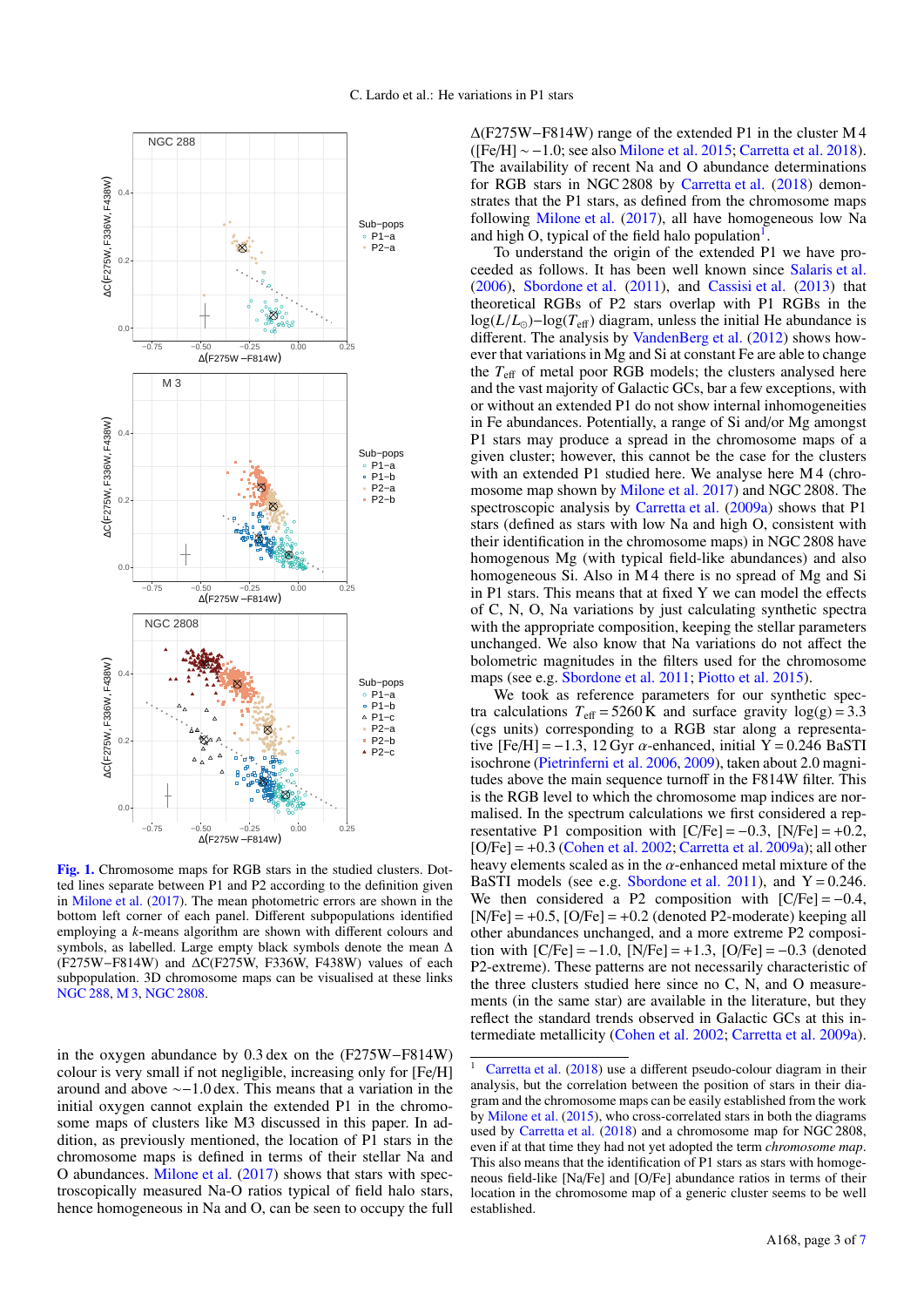

<span id="page-4-1"></span>[Fig. 2.](https://dexter.edpsciences.org/applet.php?DOI=10.1051/0004-6361/201832999&pdf_id=2) Expected chromosome map indices of RGB stars with P1 chemical composition (squares), P1 with He enhanced by  $\Delta Y = 0.05$  (triangles up), P1 with He enhanced by  $\Delta Y = 0.15$  (triangles down), P2 extreme (crossed squares), P2 extreme with  $\Delta Y = 0.05$  (stars), and P2 moderate with  $\Delta Y = 0.05$  (crossed circle); see text for details.

In addition, we calculated spectra of stars with P1, P2-moderate, and P2-extreme compositions including an enhancement of the He mass fraction of  $\Delta Y = 0.05$ . A variation in He affects the  $T_{\text{eff}}$ of the RGB at the magnitude level assumed for the normalisation of the chromosome maps' pseudo-colours. To this purpose, we first estimated from BaSTI isochrones that this Y enhancement causes an increase in the reference RGB  $T_{\text{eff}}$  of ~70 K<sup>[2](#page-4-0)</sup>. We then calculated spectra with the mentioned P1 and P2 metal distributions, considering a  $70 \text{ K } T_{\text{eff}}$  increase in the corresponding model atmospheres with respect to the reference value adopted for the P1 and P2 compositions with normal Y. Finally, we computed a spectrum for a star with P1 composition and He enhancement  $\Delta Y = 0.15$  (in this case the effect of the He increase on the reference RGB *T*eff is an increase of 170 K.

Calculations were performed with the ATLAS12 [\(Kurucz](#page-7-27) [2005;](#page-7-27) [Castelli](#page-7-28) [2005;](#page-7-28) [Sbordone et al.](#page-7-29) [2007\)](#page-7-29) and SYNTHE [\(Kurucz](#page-7-27)  $2005$ ) codes, in the wavelength range  $2000-10600$  Å. Bolometric corrections in the VEGAMAG system were calculated for the F275W, F336W, F438W filters of UVIS/WFC3 and the F606W, F814W filters of ACS/WFC following [Girardi et al.](#page-7-30) [\(2002\)](#page-7-30), to determine C(F275W, F336W, F438W) and (F275W−F814W) differences with respect to a reference RGB star with P1 composition and standard helium. These differences correspond to values of the ∆C(F275W, F336W, F438W) and ∆(F275W−F814W) indices for these synthetic P2 and P1 enhanced helium populations, given that the canonical P1 with standard cosmological He is expected located at coordinates ∆C(F275W, F336W,  $F438W$ ) = 0.0 and  $\Delta$ (F275W–F814W) = 0.0 in the chromosome maps.

The results are plotted in the two panels of Fig. [2.](#page-4-1) We display on the horizontal axis the different chemical compositions investigated. The vertical axis displays the indices ∆C(F275W, F336W, F438W) and ∆(F275W−F814W) for all our synthetic populations. The results are quite clear. The index ∆(F275W−F814W) is affected essentially only by variations in Y; instead, the ∆C(F275W, F336W, F438W) index is in comparison weakly sensitive to Y, but is mainly affected by variations in N (e.g. [Piotto et al.](#page-7-8) [2015\)](#page-7-8). The range of ∆(F275W−F814W) values for P1 stars observed in several clusters like M 3 and NGC 2808 discussed here is therefore due to a range of Y abundances. This is however not found in other clusters, for example NGC 288. The extended P1 sequences in the chromosome maps also display a tilt towards increasing ∆C(F275W, F336W, F438W) for decreasing ∆(F275W−F814W) (e.g. [Milone et al.](#page-7-11) [2017\)](#page-7-11). Based on Fig. [2,](#page-4-1) this can possibly be explained by a narrow range of N amongst P1 stars. We conclude that the spread in P1 stars indicates that a relatively wide spread of Y is present within this population, possibly accompanied by a narrow range in N.

In summary, P1 stars are defined by their location on the chromosome maps, which is consistent with the position of stars with homogeneous and field-like [O/Fe] and [Na/Fe] measurements in the clusters like M 4 and NGC 2808 investigated here. These P1 stars are often called first-generation stars in the literature, according to the proposed cluster self-enrichment scenarios. We have shown here that P1 stars in clusters with extended P1 in their chromosome maps, such as NGC 2808 and M 3, show a spread of initial Y and a small range of N. In other cases, like NGC 288 with a non-extended P1 in the chromosome map, the Y and N abundances are also homogeneous, like O and Na.

The former behaviour is entirely unexpected in the context of all scenarios for the origin of MPs.

#### 3.2. Distribution of the subpopulations along the RGB

An independent test for He-abundance variations among P1 stars is to look at the optical colour distributions of each of the identified subpopulations. Bolometric corrections in optical filters are negligibly affected when moving from typical P1 to P2 metal distributions (e.g. [Sbordone et al.](#page-7-16) [2011\)](#page-7-16), but an increase in Y shifts the RGB towards bluer colours because isochrones with enhanced He have hotter  $T_{\text{eff}}$  values.

For each cluster, we first identified different RGB subpopulations from the chromosome maps in Fig. [1.](#page-3-0) The mean values of the ∆C(F275W, F336W, F438W) and ∆(F275W−F814W) indices, and the number of stars belonging to each subpopulation are listed in Table [1.](#page-5-0) The P1 population in M3 appears to be made of two subpopulations, denoted P1-a and P1-b, when moving from  $\Delta$ (F275W–F814W) = 0.0 towards negative values. NGC 2808 displays three P1 subpopulations, denoted P1-a, P1-b, and P1-c. Both clusters display a number of P2 subpopulations, two in the case of M 3 and three in the case of NGC 2808. We then considered the F606W–(F606W−F814W) and F606W– (F438W−F814W) CMDs, including RGB stars from one magnitude below the RGB bump up to the bump location, a welldefined and populated part of the RGB. A RGB fiducial line using a polynomial regression was determined in each CMD, and for each star the colour differences ∆(F606W−F814W) and ∆(F438W−F814W) with respect to the colour of the fiducial line at the same F606W magnitude were determined. Figure [3](#page-5-1) displays the resulting F606W–∆(F606W−F814W) and F606W–∆(F438W−F814W) diagrams, and the histograms of these colour differences for both clusters.

<span id="page-4-0"></span><sup>&</sup>lt;sup>2</sup> The corresponding change in surface gravity is small and has a negligible effect on the spectra.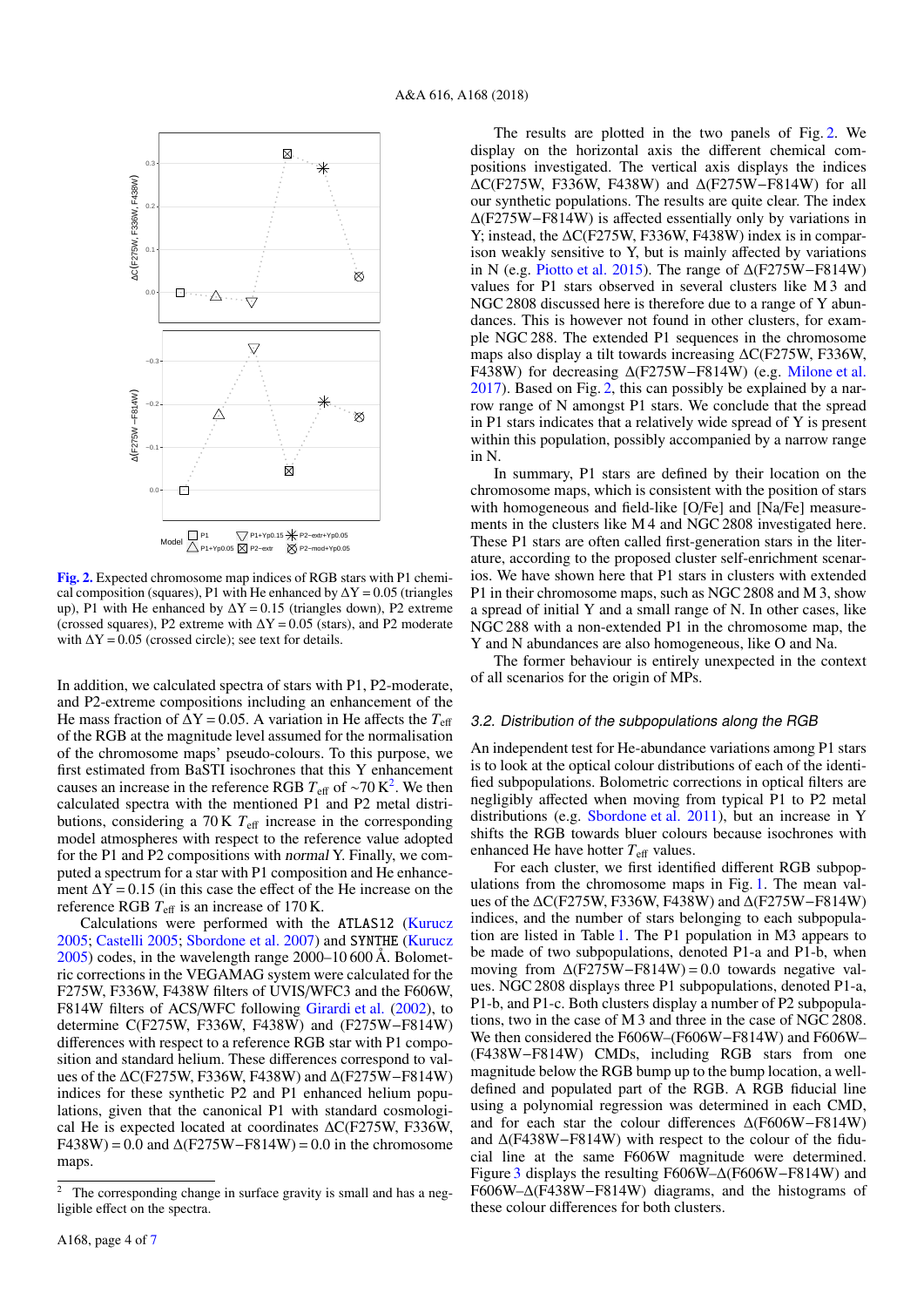| Cluster         | $log M_{tot}$<br>$(M_{\odot})$ | [Fe/H]<br>$(\text{dex})$ | Sub-pop | $\langle \Delta_{\text{(F275W-F814W)}} \rangle$ | $\langle \Delta_{C(F275W,F336W,F438W)} \rangle$ | $N_{stars}$ |
|-----------------|--------------------------------|--------------------------|---------|-------------------------------------------------|-------------------------------------------------|-------------|
| <b>NGC 288</b>  | 4.85                           | $-1.30$                  | $P1-a$  | $-0.129$                                        | 0.040                                           | 39          |
|                 |                                |                          | $P2-a$  | $-0.289$                                        | 0.238                                           | 30          |
| M <sub>3</sub>  | 5.58                           | $-1.39$                  | $P1-a$  | $-0.050$                                        | 0.039                                           | 89          |
|                 |                                |                          | $P1-h$  | $-0.204$                                        | 0.087                                           | 77          |
|                 |                                |                          | $P2-a$  | $-0.131$                                        | 0.183                                           | 148         |
|                 |                                |                          | $P2-h$  | $-0.192$                                        | 0.240                                           | 190         |
| <b>NGC 2808</b> | 5.93                           | $-1.15$                  | $P1-a$  | $-0.067$                                        | 0.041                                           | 83          |
|                 |                                |                          | $P1-h$  | $-0.181$                                        | 0.082                                           | 88          |
|                 |                                |                          | $P1-c$  | $-0.485$                                        | 0.205                                           | 16          |
|                 |                                |                          | $P2-a$  | $-0.159$                                        | 0.235                                           | 128         |
|                 |                                |                          | $P2-h$  | $-0.315$                                        | 0.371                                           | 217         |
|                 |                                |                          | $P2-c$  | $-0.471$                                        | 0.420                                           | 116         |

<span id="page-5-0"></span>Table [1.](#page-3-0) Mean values of ∆C(F275W, F336W, F438W) and ∆(F275W–F814W) for the subpopulations of Fig. 1.

Notes. Values for [Fe/H] and mass of each cluster, and the number of stars in each chromosome map subpopulation are also listed. Metallicities for NGC 288 and NGC 2808 are from [Carretta et al.](#page-7-18) [\(2009a\)](#page-7-18). The tabulated [Fe/H] for M 3 is from [Cohen & Meléndez](#page-7-31) [\(2005\)](#page-7-31). The total cluster mass log  $M_{\text{tot}}$  is from [McLaughlin & van der Marel](#page-7-32) [\(2005\)](#page-7-32).



<span id="page-5-1"></span>[Fig. 3.](https://dexter.edpsciences.org/applet.php?DOI=10.1051/0004-6361/201832999&pdf_id=3) *Top panels*: F606W–∆(F606W−F814W) and F606W–∆(F438W−F814W) diagrams for the various M 3 and NGC 2808 RGB subpopulations. Symbols are the same as in Fig. [1.](#page-3-0) *Bottom panels*: histograms of ∆(F606W−F814W) and ∆(F438W−F814W) for both clusters. Dotted lines denote the mean values of these colour differences for each subpopulation (see text for details).

The larger baseline (F438W−F814W) colour is more sensitive to the stellar  $T_{\text{eff}}$  (e.g.  $T_{\text{eff}}$  changes are proxy for He variations), and in the F606W−(F438W−F814W) CMDs of both clusters P1 stars become on average increasingly bluer when moving from subpopulations P1-a to P1-b in the case of M 3, and P1-a to P1-c in the case of NGC 2808. This is consistent with the interpretation that P1 stars encompass a range of initial He abundances. The separation is larger for NGC 2808, consistent with a larger Y difference amongst the three P1 subpopulations relative to M 3. A separation can also be seen in the (F606W−F814W) colour (less sensitive to  $T_{\text{eff}}$ ) for NGC 2808, but not for M 3, consistent again with a wider He range for NGC 2808 P1 stars. Making use of BaSTI isochrones with varying initial Y, the mean ∆(F606W−F814W) colour differences between P1-a and P1-b in M 3, and P1-a and P1-c in NGC 2808 translate into ∆Y ∼ 0.024 and ∼0.125, respectively.

As a consistency check we analysed in the same way the F606W–(F336W–F438W) and F606W–(F336W–F814W) CMDs, which are also sensitive to the different P1 and P2 metal mixtures (see Fig. [4\)](#page-6-1). In the previous optical CMDs, P2 stars in both clusters were shifted to the blue compared to the P1-a subpopulation (which has lower He), whereas at these shorter wavelengths the effect of the metal mixture is expected to shift P2 stars towards the red compared to P1-a stars, counterbalancing or even reversing the effect of an increased He. On the other hand, P1 stars with increased He should still be shifted to the blue compared to P1-a objects, despite the small enhancement of N necessary to explain their chromosome maps. This is exactly what we find when comparing the mean colour differences of the various subpopulations with respect to the fiducial lines, as shown in the lower panels of Figs. [3](#page-5-1) and [4.](#page-6-1) The ordering of the various subpopulations in terms of ∆(F336W−F438W) and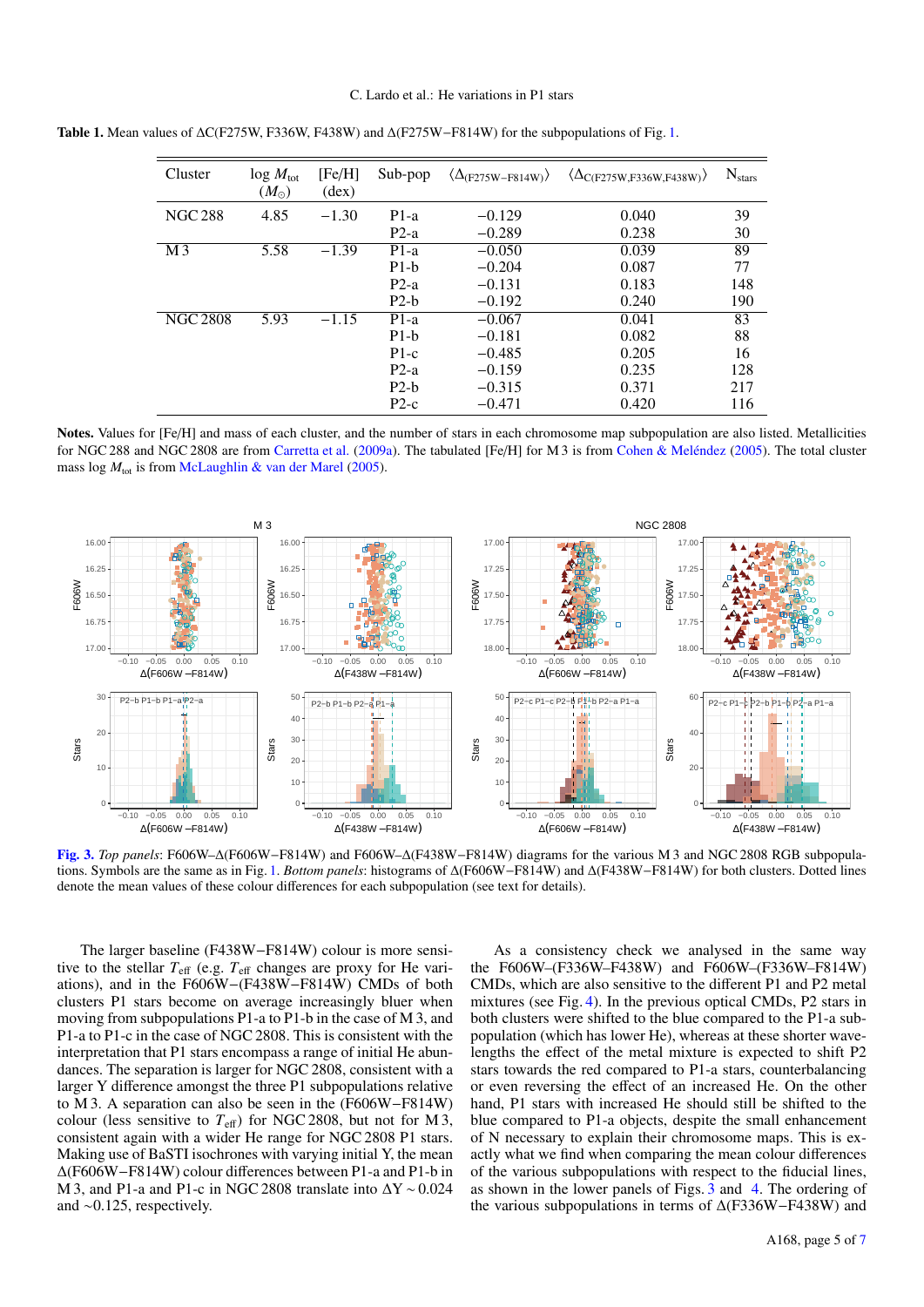

<span id="page-6-1"></span>[Fig. 4.](https://dexter.edpsciences.org/applet.php?DOI=10.1051/0004-6361/201832999&pdf_id=4) As in Fig. [3,](#page-5-1) but for ∆(F336W−F438W) and ∆(F336W−F814W) colour differences (see text for details).

∆(F336W−F814W) is different from the case of optical colours, with the various P2 subpopulations moving to the red relative to P1 subpopulations, compared to optical colours. On the other hand, P1-b and P1-c (in NGC 2808) stars are still bluer than P1-a objects, as in optical CMDs.

This consistency of the RGB colours of P1 (and P2) stars with a range of helium abundances for the specific case of NGC 2808 agrees with the in-depth analysis by [Milone et al.](#page-7-12) [\(2015\)](#page-7-12). In their paper, however, no link is made between the observed multiple He RGB sequences, and their belonging to low Na and high Na subpopulations.

## <span id="page-6-0"></span>**4. Discussion and conclusions**

It has been well established by [Milone et al.](#page-7-11) [\(2017\)](#page-7-11) that the distribution of first population stars in the chromosome maps of most but not all clusters is more extended than expected from purely observational errors, and that its extension is strongly correlated with the cluster mass. So far no clear explanation for the reasons of the observed extended P1 distributions has been provided. We have considered here three clusters with similar metallicity ([Fe/H]  $\sim$  −1.3) and different chromosome maps (and masses), namely NGC 288, M 3, and NGC 2808, the latter two displaying an extended P1 made of different subpopulations. Using synthetic spectra calculations, we have shown that this can be explained if M 3 and NGC 2808 P1 stars contain a range of He and possibly N abundances. The He inhomogeneity of P1 stars in these clusters is also confirmed by comparing the colour distribution of the various P1 subpopulations in standard CMDs. Among the nominal P1 stars there appears to be a significant He spread,  $\Delta$ Y ~ 0.024 and ~0.125 for M 3 and NGC 2808, respectively.

We note that the tests presented in Sect. [3.1](#page-2-2) are not meant to directly estimate light element abundance variations for the clusters studied here, but rather they provide an interpretation of the properties of the chromosome maps. Only a handful of GC stars have been fully characterised spectroscopically in terms of their abundances of C, N, and O (Bastian  $&$  Lardo [2018\)](#page-7-0), and more data is needed to perform a quantitative analysis. Moreover, UV theoretical spectra do not appear to be reliable enough to directly estimate accurate abundance variations from photometry (see [Dotter et al.](#page-7-33) [2015,](#page-7-33) for a complete discussion). Nonetheless,

A168, page 6 of [7](#page-7-13)

we emphasise that while a quantitative characterisation of GC stars in terms of He, C, N, and O from their chromosome maps appears premature at this stage, the evidence that the range of colour spreads along the *x*- and *y*-axes in the chromosome maps correlate with the level of He and N enrichment is supported by the analysis presented in Sect. [3,](#page-2-1) which also includes a study of the P1 and P2 optical CMDs (see also Table 4 in [Milone et al.](#page-7-12) [2015\)](#page-7-12).

As mentioned already in Sect. [3.1,](#page-2-2) both Mg and Si variations amongst RGB P1 stars can affect their  $T_{\text{eff}}$ , mimicking the presence of He variations [\(VandenBerg et al.](#page-7-23) [2012\)](#page-7-23). However, the evidence of significant Mg and Si variations is found only for a few clusters (e.g. [Carretta et al.](#page-7-18) [2009a;](#page-7-18) [Pancino et al.](#page-7-34) [2017\)](#page-7-34), whereas the P1 groups display extended (F275W−F814W) colour sequences in the majority of clusters studied by [Milone et al.](#page-7-11) [\(2017\)](#page-7-11). In the specific case of NGC 2808 investigated here (and in M 4, as already discussed), spectroscopic analyses reveal that P1 stars are homogeneous in Mg and Si.

According to standard self-enrichment models for MPs, in a given cluster only P2 stars as defined by their chromosome map location are expected to exhibit different levels of He and N, whereas P1 stars should have essentially the same chemical composition. The presence of a range of initial He and N abundances amongst stars with homogeneous Na and O content, and the fact that these inhomogeneities appear only in some clusters, challenge all scenarios proposed so far to explain the MP phenomenon in globular clusters. Clusters that display extended P1 and P2 have two distinct chemical abundance patterns. The upper branch, which starts around the origin of the chromosome maps and ends up with stars with high/low values of ∆C(F275W, F336W, F438W)/∆(F275W−F814W), corresponds to the classical MP concept where stars show anti-correlated abundance patterns of Na-O, N-O and He-O. While this branch still remains to be understood, it has been well studied and has been confirmed to be present in nearly all the ancient GCs. The lower branch, however, is not universal amongst the ancient clusters. Some clusters have a tightly defined P1 population without any signs of internal abundance variations, while others display extended (and chemically inhomogeneous) P1 populations.

The extended P1 populations appear to be homogeneous in O, and instead are mainly driven (in the chromosome maps) by a spread in He abundances with potentially small variations in N